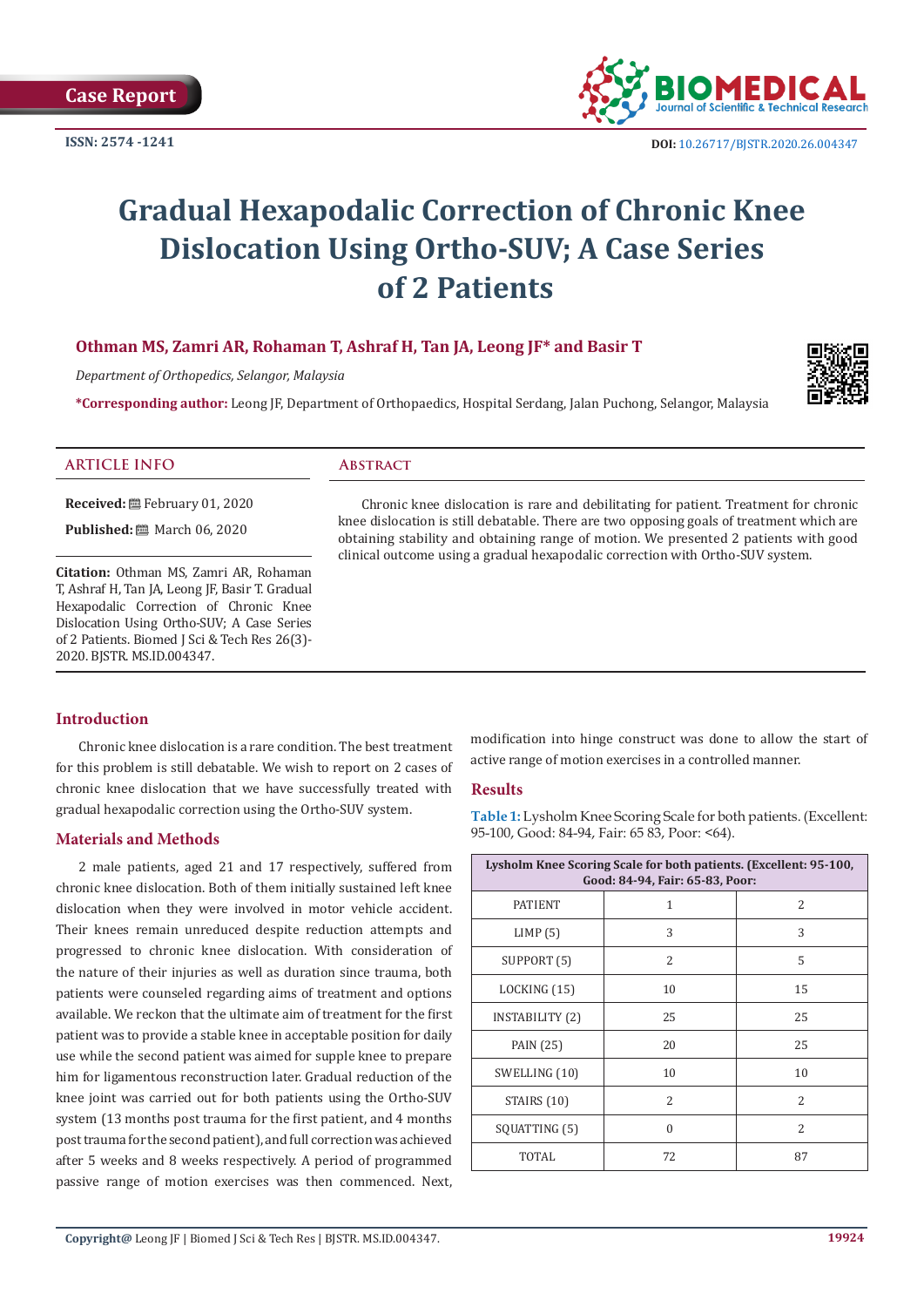Both patients were satisfied with their outcome. Good reductions of their knee joints were obtained as per radiographic evidence. Resulting knee functions were graded "fair" for the first patient and "good" for the second patient based on Lysholm

Knee Scoring Scale. Apart from mild pin tract infections no other complications occurred during their course of treatment (Figures 1 & 2, Table 1).



**Figure 1:** Postoperative knee photograph and plain radiographs of one of the patients.

- A. Ortho-SUV frame applied in-situ across the dislocated knee.
- B. AP view and
- C. lateral view plain radiographs demonstrating the posterior knee dislocation.



**Figure 2:** Post reduction knee photograph and plain radiographs of the same patient. (A) The photograph demonstrates gross anterior tibial translation compared to Figure 1

- A. Ortho-SUV frame is currently in passive range of motion training mode.
- B. AP view and
- C. lateral view plain radiographs showing reduced knee joint.

#### **Discussions**

Knee dislocation is a debilitating injury. Despite advances in modern surgical technique, return to fully functioning knee is uncommon [1,4]. With even worse outcomes anticipated following a chronic injury, choosing the mode of treatment can be tricky. Only limited amount of publications are available regarding the strategies of treatment; most of which are case reports. There is also the dilemma about the aim of treatment, where there are contradictory interest between obtaining knee stability and suppleness for satisfactory range of motion. Both closed and open reduction of the chronic dislocated knee has been described, each with its own

advantages and disadvantages [2,3,5-7,9]. Either way whenever immediate reduction fails or is not feasible, gradual reduction can be achieved using the hexapod System [8,9]. Gradual reduction is generally well tolerated by patients, and with hexapod system we can adjust the speed or duration of the correction program with the help of its software. Another advantage of hexapod system is it provides 2 modes of correction in knee dislocation; after gradual reduction is done it can be followed by gradual passive range of motion training mode. We are pleased that both of our patients managed to attain their knee reduction safely without significant complications. Ultimate aims of treatment need to be outlined clearly, as in the cases of our patients.